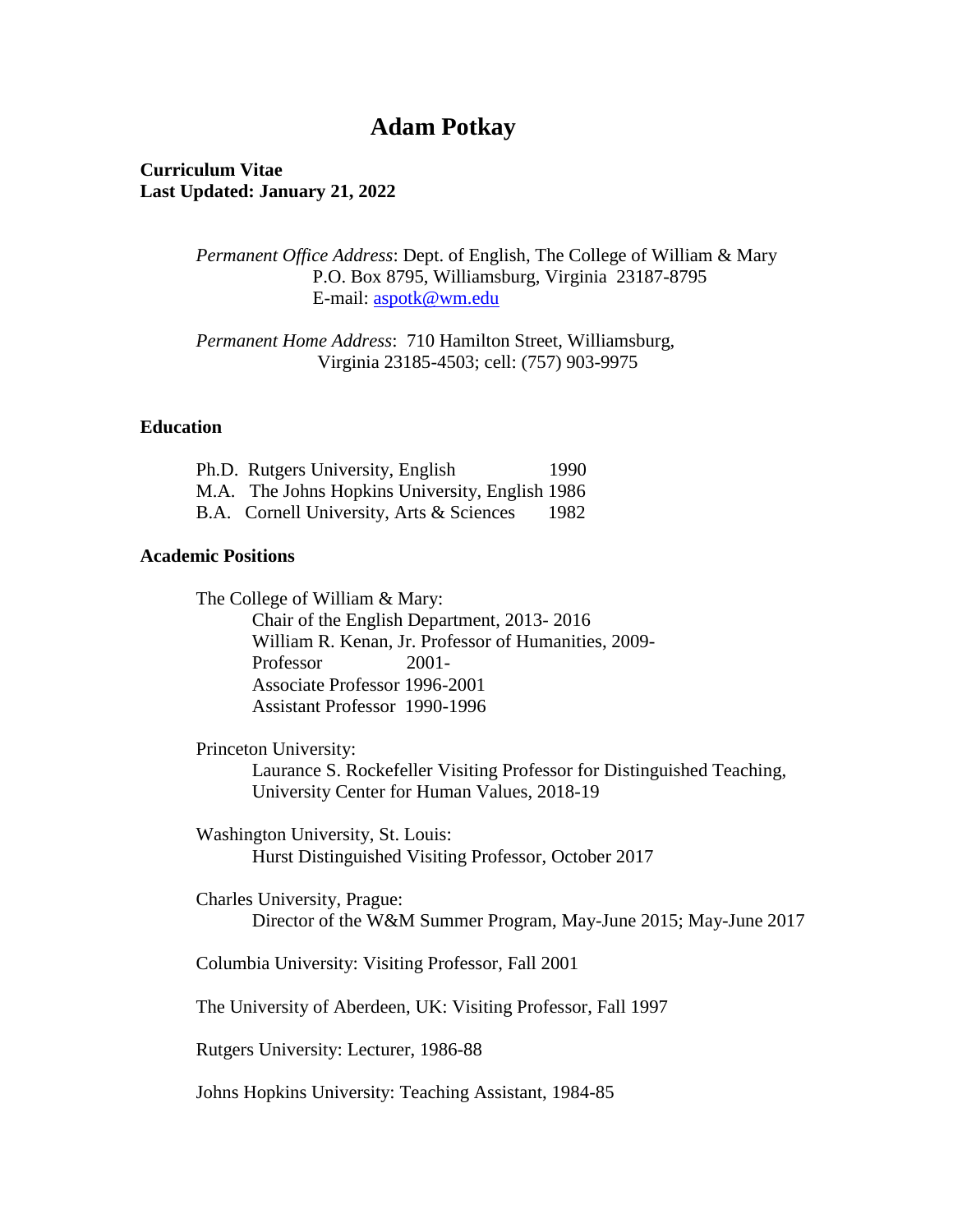#### **Honors and Awards**

ASECS (American Society for Eighteenth-Century Studies) Chair of the 2020-2021 Gottschalk Prize Committee (selects best book in multidisciplinary eighteenth-century studies)

Election to MLA Delegate Assembly, Middle Atlantic Delegate, December 2019

Appointment as Laurance S. Rockefeller Visiting Professor of Distinguished Teaching, Princeton University, 2018-9

Finalist for Editorship of *PMLA*, October 2015

Invited to serve on the American Comparative Literature Association René Wellek Prize Committee, 9/2013 (declined)

College of William & Mary, Arts & Sciences Faculty Award for Teaching Excellence, 2012-3

Harry Levin Prize of the American Comparative Literature Association, for the Best Book in Literary History and Literary Criticism, 2006-8

William R. Kenan, Jr. Professorship of Humanities, 2009-

College of William & Mary, Plumeri Award for Faculty Excellence, 2009-11

*PMLA* Editorial Board, 2008-2010

National Endowment for the Humanities Fellowship, 2006-07

Appointment to write *SEL* Summer 2008 omnibus review essay, "Recent Studies in the Restoration and Eighteenth Century"

Margaret L. Hamilton Term Professorship in English, 2005-8

Phi Beta Kappa Award for the Advancement of Scholarship, Alpha of Virginia, 1997

College of William & Mary Alumni Fellowship Award for Excellence in Teaching, 1996

Northeastern Association of Graduate Schools Dissertation Award, 1993 (Awarded to the best dissertation in the Humanities, 1988-93)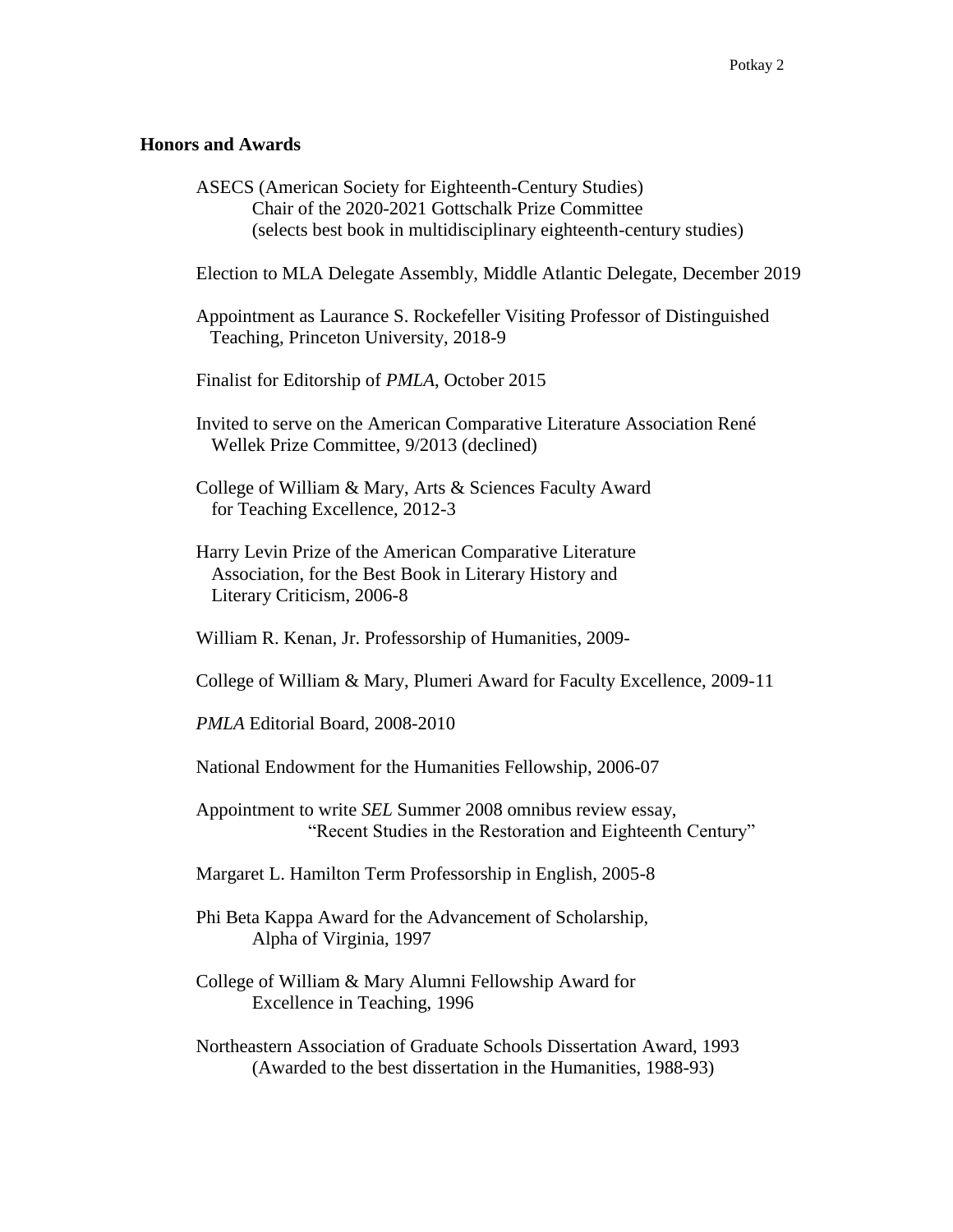Rutgers University: Graduate Excellence Fellowship, 1985-89; Louis Bevier Fellowship, 1989-90 PBK, Cornell University, 1981

**Languages**: Reading ability in Greek, Latin, French; limited Italian, Czech.

# **Scholarship**

# **Books Written**

- 5**.** *Hope: A Literary History* (Cambridge University Press, 2022). 285 pp.
- 4. *Wordsworth's Ethics*  (The Johns Hopkins University Press, 2012). 254 pp. Paperback, 2015.
- 3. *The Story of Joy from the Bible to Late Romanticism* (Cambridge University Press, 2007). 304 pp. Paperback, 2009.
- *Co-Winner of the Harry Levin Prize of the American Comparative Literature Association*, *for the Best Book in Literary History and Literary Criticism, 2006-8*

# *Translations:*

- *A história da Alegria da Biblia ao Romantismo tardio*, trans. into Portuguese by Eduardo Henrik Aubert (São Paulo: Editora Globa, 2010). 422 pp.
- *Istoria Bucuriei de la Biblie până la Romantismul Târziu*, trans. into Romanian by Dana Bădulescu and Oana Petrovici (Bucharest: Tipo Moldova, 2010). 391 pp.
- 2. *The Passion for Happiness: Samuel Johnson and David Hume*  (Cornell University Press, 2000). 241 pp.
- 1. *The Fate of Eloquence in the Age of Hume*  (Cornell University Press, 1994). 253 pp.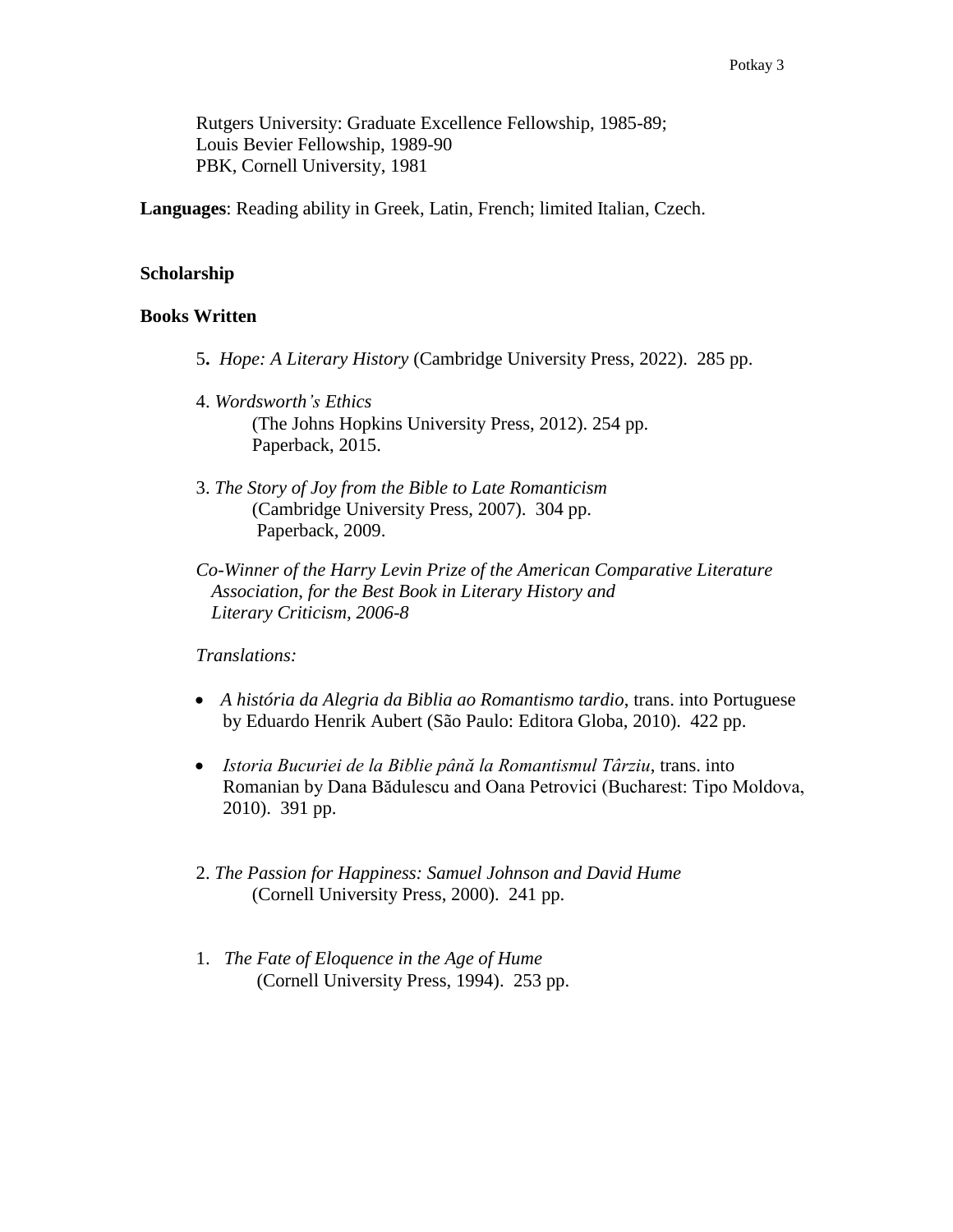### **Edited Volumes**

Ed, with Dietmar Till (University of Tübingen), In *The Cambridge History of Rhetoric*, 5 volumes, Volume 3, *Seventeenth to Nineteenth Centuries (1650-1900)*, 350,000 words/35-40 essays, contracted 7/2018, projected publication, 2023.

- Ed., with D.J. Moores, James Engell, Emma Mason, James Pawelski, and Susan Wolfson. *On Human Flourishing: A Poetry Anthology* (McFarland & Co., 2015). 308 pp.
- Ed., Henry Fielding, *Joseph Andrews* (Longman Cultural Edition, 2007 [dated 2008]). 366 pp.
- Ed., with Sandra Burr. *Black Atlantic Writers of the Eighteenth Century: Living the New Exodus in England and the Americas*. (New York: St. Martin's Press, 1995). 268 pp.
- Ed., *The Interdisciplinary Approach: Essays in Honor of Robert Maccubbin*. A special issue of *Eighteenth-Century Life* (Duke University Press Journals, 2001). 273 pp.
- Ed., with Robert Maccubbin. *Manners of Reading: Essays in Honor of Thomas R. Edwards*. A special issue of *Eighteenth-Century Life* (Johns Hopkins University Press Journals, 1992). 271 pp.

### **Scholarly Articles (and \*article reprints)**

- "Virtue or Vice? A Short Literary History of Hope," forthcoming in *Hope*, Ed. Nancy Snow, part of the multidisciplinary book series, "The Virtues" (Oxford University Press, 2022).
- "Hope," 9,000 words, forthcoming in *The Oxford Handbook of Samuel Johnson*, Ed. Jack Lynch (Oxford University Press, 2022).
- "*Frankenstein* in the History of Happiness: From Ancient Ethics to Richard Wright," *The Keats-Shelley Review* 34:1 (2020): 35-45.
- "Lucretius, Englishman: Meter, Mortalism, and Love in Dryden's Translations from *De Rerum Natura*," *Eighteenth-Century Life* (September 2019):1-22.

"Wordsworth's Hope," *The Wordsworth Circle* (Summer 2019): 265-89.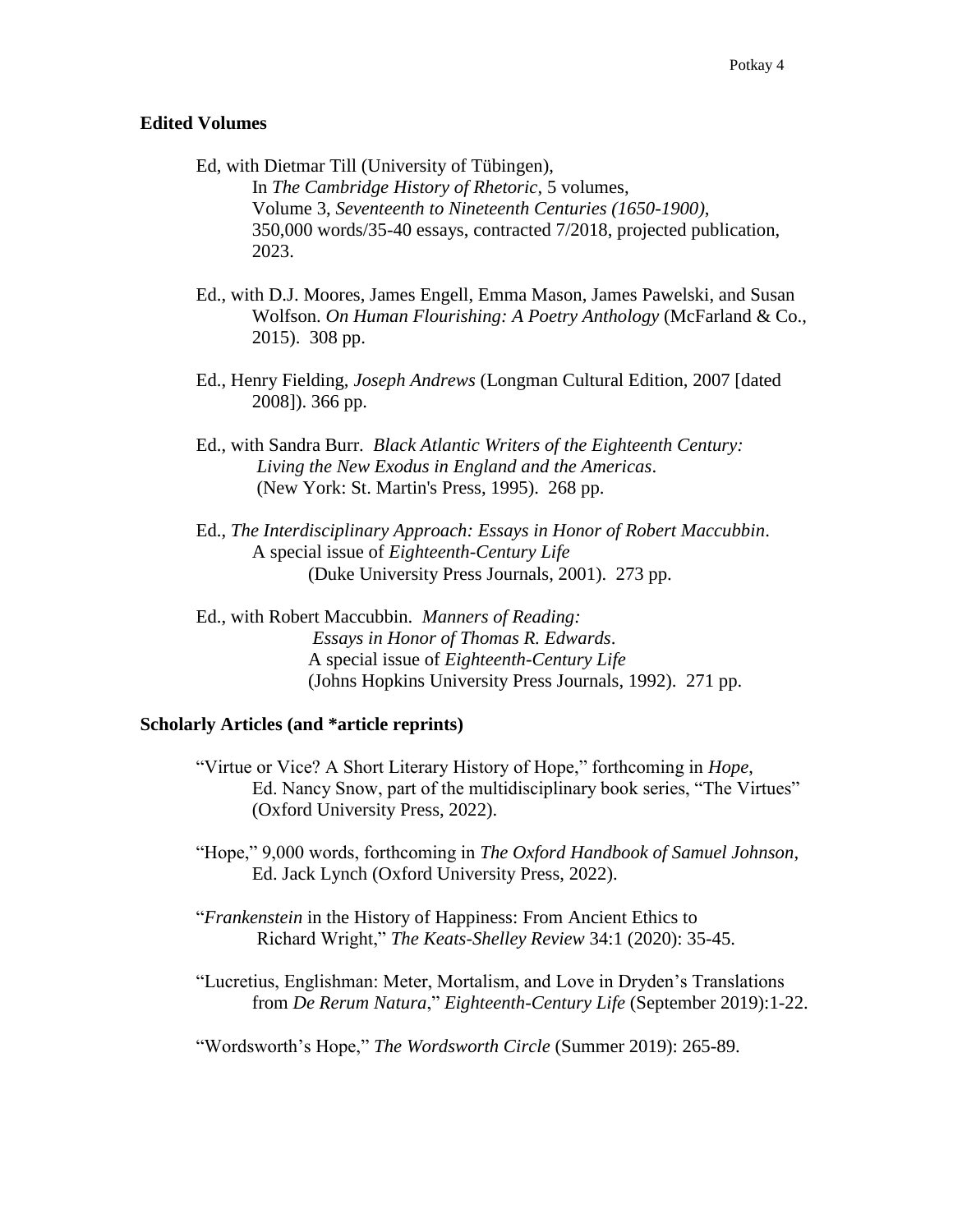- "Hume's 'Of Suicide' and its French Reception: Necessity and Native Liberty," in *When in the Course of Human Events: 1776 at Home and Abroad*, ed. Will Jordan (Mercer University Press, 2018), 76-92.
- "Something Evermore about to Be: The Transformation of Hope in the Romantic Era"/ Polish translation (Dorota Chabrajska), "O CZYMŚ, "CO WIECZNIE JUŻ-JUŻ MA SIĘ ZIŚCIĆ": Przemiany nadziei w epoce romantyzmu," *Ethos* 119 (2017): 153-87.
- "Rhetoric and Philosophy in the Eighteenth Century," in *The Oxford Handbook of Rhetorical Studies*, ed. Michael MacDonald (Oxford University Press, 2017), 535-46.
- "Pity, Gratitude, and the Poor in Rousseau and Adam Smith," in *Studies in Eighteenth-Century Culture* vol. 46, 2017, 163-82.
- "Contested Emotions: Pity and Gratitude from the Stoics to Swift and Wordsworth," *PMLA* 130:5 (October 2015):1332-46.
- "*Joseph Andrews* and the European Novel," in *Approaches to Teaching the Novels of Henry Fielding*, ed. Elizabeth Kraft and Jennifer Wilson (New York: MLA, 2015), 77-82.
- "The Fascination of What's Difficult," in *The Pocket Instructor: Literature*, ed. Diana Fuss and Bill Gleeson (Princeton University Press, 2015), 260-62.
- "The Humanities in the American University: A Belle Époque?"/ *Humanistyka na Uniwersytecie Amerykańskim. La Belle Époque* (Polish trans., Dorota Chabrajska), *Ethos* 109 (2015): 169-87.
- "Wordsworth's Ethical Thinking," in *The Oxford Handbook of William Wordsworth*, ed. Richard Gravil and Daniel Robinson (Oxford University Press, 2015), 679-92.
- "The Virgilian Way from Milton to Wordsworth," in *A Companion to British Literature*, vol. 3, *Long Eighteenth-Century Literature, 1660-1837*, ed. Robert DeMaria, Heesok Chang, and Samantha Zacker (Blackwell, 2014), 62-77.
- **"**Teaching Dryden's Latin Translations: Lucretius, Virgil, and the Honeybee," in *Approaches to Teaching the Works of John Dryden*, ed. Jayne Lewis and Lisa Zunshine (New York: MLA, 2013), 158-63.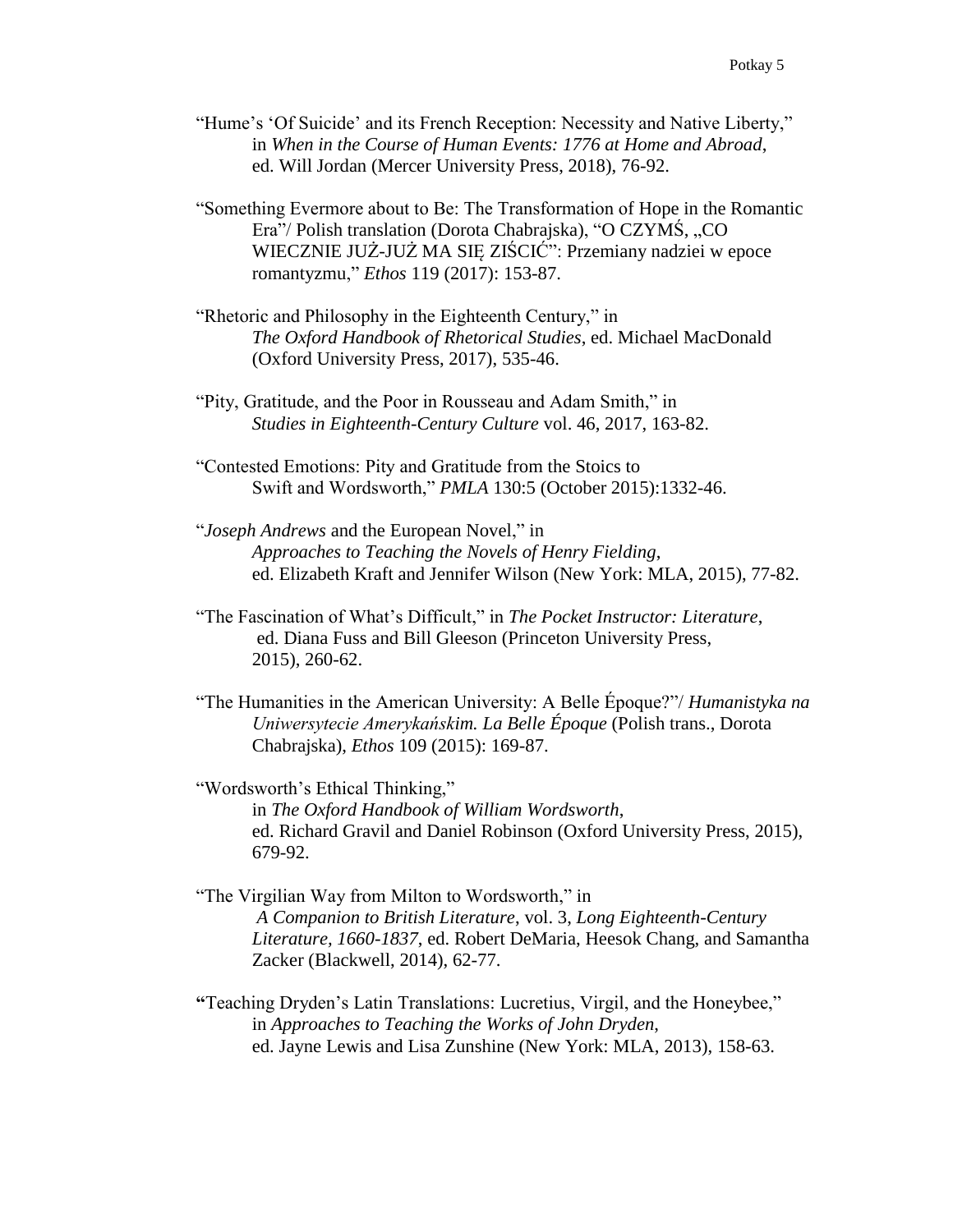"Discursive and Philosophic Prose" [The Transformation of the Ancient Schools in Eighteenth-Century Philosophical Prose], in *The Oxford History of Classical Reception in English Literature, vol. 3, 1660-1790*, ed. David Hopkins and Charles Martindale (Oxford University Press, 2012). Pp. 593-613.

"Foreword" (new) and \*"The Career of Joy in the Twentieth Century" (\*reprinted from *The Story of Joy* pp. 220-36), in *The Eudaimonic Turn: Well-Being in Literary Studies*, ed. James O. Pawelski and Donald J. Moores (Farleigh Dickinson University Press, 2012). Pp. xi-xiv; 247-64.

"The British Romantic Sublime,"

in *The Sublime: From Antiquity to the Present*, ed. Timothy Costelloe (Cambridge University Press, 2012). Pp. 203-216.

"*SŁOWO I WIĘŹ: O etycznym wymiarze poezji topograficznej na podstawie utworów Jamesa Thomsona i Williama Wordswortha*" [The Word and Attachment: On the ethical dimensions of loco-descriptive poetry in poems by James Thomson and William Wordsworth], Polish translation by Dorota Chabrajska, *Ethos* 25:1-2 (2012): 193-215.

"Romantic Transformations of the King James Bible: Wordsworth, Shelley, Blake." In *The King James Bible after Four Hundred Years: Literary, Linguistic, and Cultural Influences*, ed. Hannibal Hamlin and Norman Jones (Cambridge University Press, 2011). Pp. 219-33.

"Narrative Possibilities of Happiness, Unhappiness, and Joy," in *Social Research: An International Quarterly of the Political and Social Sciences*, special issue on "Happiness," 77:2 (Summer 2010): 523-44.

\*revised and augmented as "Narrative Possibilities of Happiness, Joy, and Unhappiness," *Nineteenth-Century Contexts* 33:2 (May 2011): 111-125.

\*Polish translation by Dorota Chabrajska, "*Radość uzdrowienia i powrotu. O narracjnych mozliwościach wyrazu szcześliwości, jej braku oraz radości*," *Ethos* 24:1-2 (2011), 181-200.

"Determination and Agency in Fielding's *Amelia*," in *The Eighteenth-Century Novel* vols. 6-7 (New York: AMS Press, 2009), pp. 335-58.

<sup>&</sup>quot;Eye and Ear: Counteracting Senses in Locodescriptive Poetry." In *The Blackwell Companion to Romantic Poetry*, ed. Charles Mahoney (Blackwell, 2010). Pp. 176-94.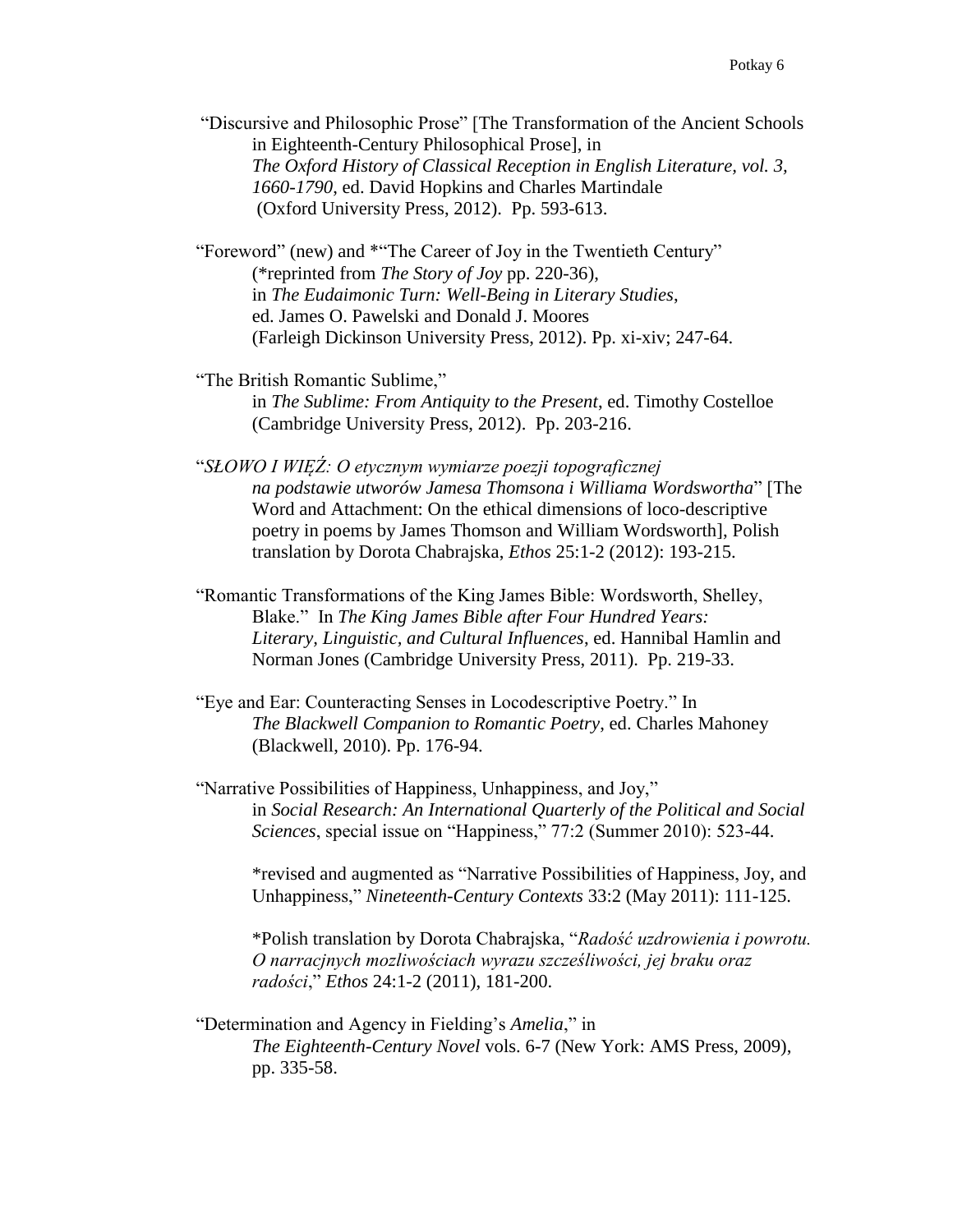"Music vs. Conscience in Wordsworth's Poetry," in *Theory and Practice in the Eighteenth Century: Writing Between Philosophy and Literature*, ed. Alex Dick and Christina Lupton (London: Pickering & Chatto, 2008), pp. 225-38, 279-83.

"Wordsworth and the Ethics of Things," *PMLA* 123:2 (March 2008): 390-404.

"Captivation and Liberty in Wordsworth's Poems on Music," in *Romantic Circles Praxis Series* (2008), special issue, "'Soundings of Things Done': The Poetry and Poetics of Sound in the Romantic Ear and Era," ed. Susan Wolfson. www.rc.umd.edu/praxis/sound.ns/potkay.html

"Spenser, Donne, and the Theology of Joy," *SEL* 46 (Winter 2006): 43-66.

"Happiness and Joy in the Novel,"

in *A Companion to the Eighteenth-Century Novel and Culture*, ed. Paula Backscheider and Catherine Ingrassia (Blackwell, 2005), pp. 321-40.

"Joy in *American Beauty*," *Raritan Quarterly* (Summer 2005): 69-86.

"Wordsworth, Henry Reed, and Bishop Doane: High-Church Romanticism on the Delaware," in *Wordsworth in American Literary Culture*, ed. Joel Pace and Matthew Scott (Palgrave, 2005), pp. 101-20.

"Coleridge's Joy," *The Wordsworth Circle* (Summer 2004): 107-113.

- "Samuel Johnson," in *British Writers: Retrospective Supplement*, ed. Jay Parini (New York: Charles Scribner's Sons, 2002), pp. 137-50.
- "'Hume's 'Supplement to *Gulliver*': The Medieval Volumes of *The History of England*," *Eighteenth-Century Life* (Summer 2001): 32-46.

"History, Oratory and God in Equiano's *Interesting Narrative*," *Eighteenth-Century Studies* 34 (Summer 2001): 601-14.

> *\**Reprinted in *Teaching Equiano's Narrative: Pedagogical Strategies and New Perspectives*, ed. Eric D. Larmore (University of Tennessee, 2012), pp. 1-23.

"A Response to My Critics," in *Hume Studies* (April 2001): 173-79.

"Religious Eloquence: Hume on the Passions that Unite Us" (from Chapter 4, *The Fate of Eloquence in the Age of Hume*), \**reprinted* in *Literature Criticism from 1400 to 1800*, vol. 56 (Detroit: Gale Group, 2000), pp. 201- 15.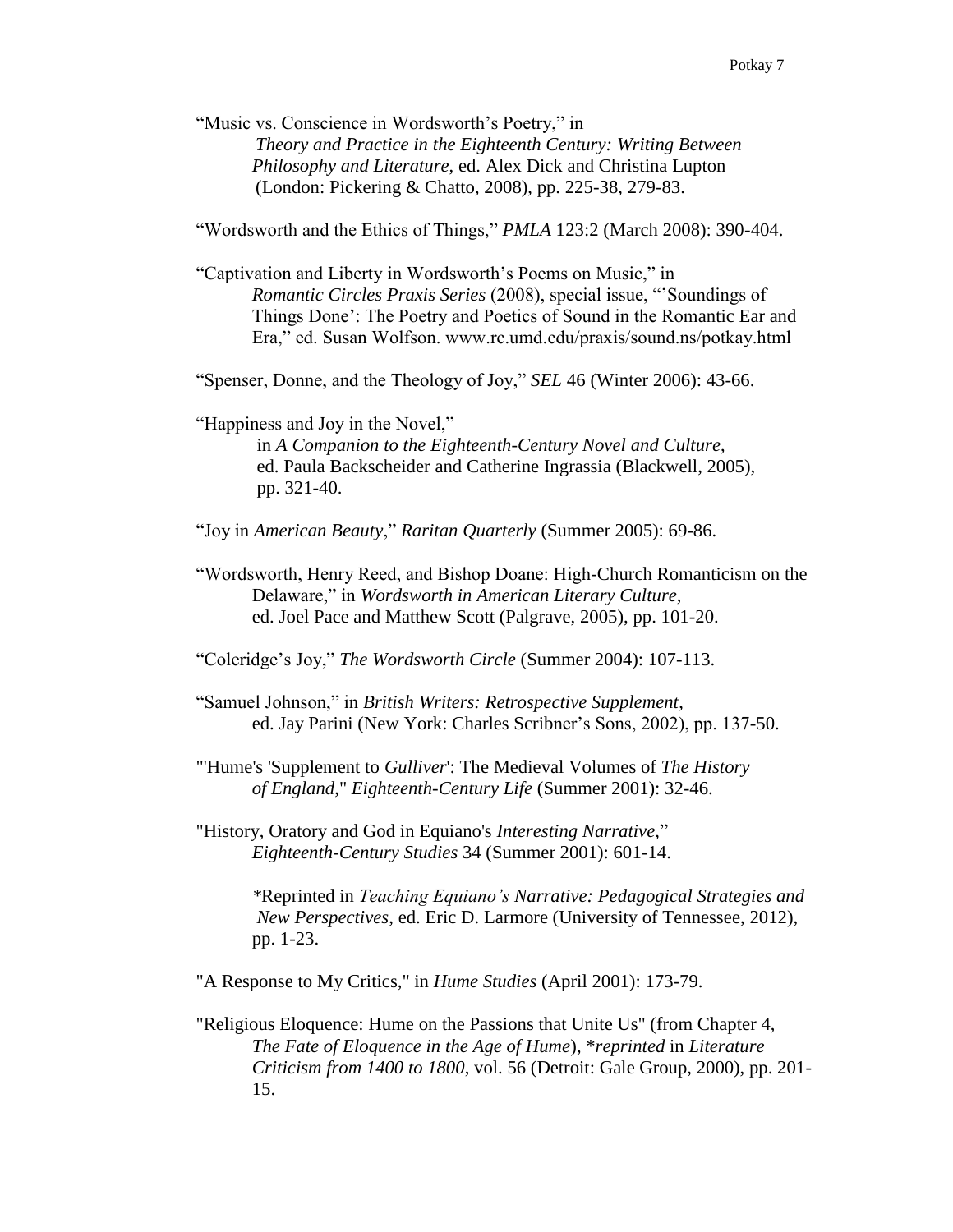- "'The Structure of His Sentences is French': Johnson and Hume in the History of English," *Language Sciences* 22:3 (July 2000). Special Issue: *Rhetoric, Language and Literature: New Perspectives on English in the Eighteenth Century*, ed. Susan Fitzmaurice. Pp. 285-94.
- "David Hume: Moral Painter," *Studies in Early Modern Philosophy* 5, ed. Stanley Tweyman (Ann Arbor: Caravan Books, 2000), pp. 85-95.
- "Whatever Happened to Happiness?," *Philosophy Now* 27 (June/July 2000), pp. 24-27.
- "Leaving Box Hill: Austen's *Emma* and Theatricality," on-line publication in *Romantic Circles Praxis Series: Re-Reading Box Hill* (Feb. 2000), ed. William Galperin. <http://www.rc.umd.edu/praxis/boxhill>
- "Theorizing Civic Eloquence in the Early Republic: The Road from David Hume to John Quincy Adams," *Early American Literature* (Spring 1999): 147-70.
- "Happiness in Johnson and Hume," *The Age of Johnson: A Scholarly Annual* 9 (1998): 165-86.
- "Response to Professor Mark Box," *Hume Studies* 21:2 (November 1995): 340-343.
- "'A Satire on Myself': Wordsworth and the Infant Prodigy," *Nineteenth-Century Literature* (September 1994): 149-66.
- "Olaudah Equiano and the Art of Spiritual Autobiography," *Eighteenth-Century Studies*, (Summer 1994): 677-92.
	- \**Reprinted* in *The Interesting Narrative of Olaudah Equiano*, Norton Critical Edition, ed. Werner Sollors (Norton, 2001), pp. 382-92.

"Beckford's Heaven of Boys," *Raritan Quarterly* (Summer 1993): 73-86.

\**Reprinted in Three Oriental Tales: New Riverside Edition*, ed. Alan Richardson (Houghton Mifflin, 2002), pp. 296-305. \**Reprinted in Nineteenth-Century Literary Criticism* vol. 214 (Gale/Cengage, 2009).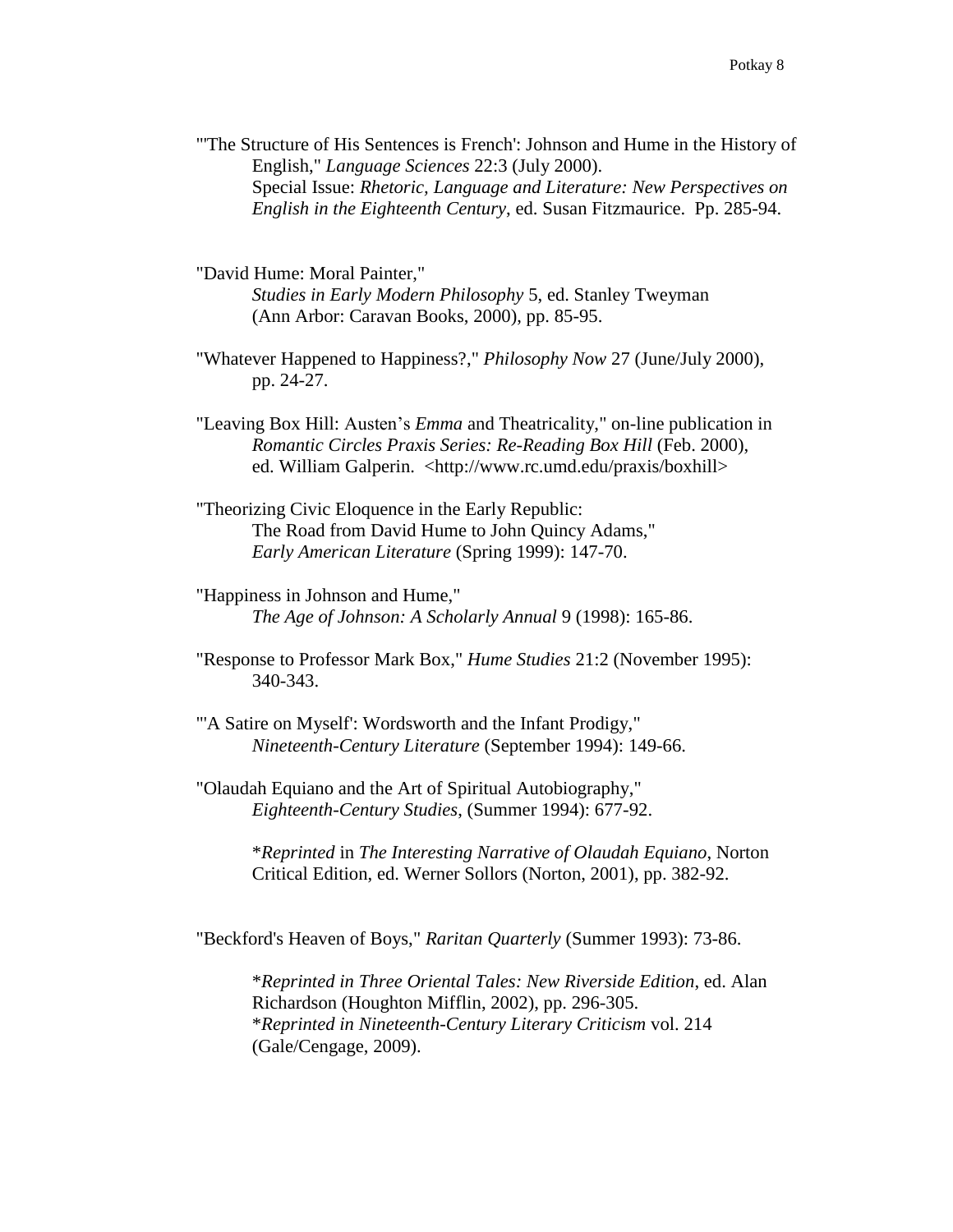"The Spirit of Ending in Johnson and Hume," *Eighteenth-Century Life* (November 1992): 153-66. \**Reprinted in British Literature 1640-1789: A Critical Reader*, ed. Robert DeMaria (Oxford: Blackwell, 1999), pp. 204-17.

"Virtue and Manners in Macpherson's Poems of Ossian," *PMLA* (January 1992): 120-30.

"Classical Eloquence and Polite Style in the Age of Hume," *Eighteenth-Century Studies* (Fall 1991): 31-56.

"The Problem of Identity and the Grounds for Judgment in *The Ring and the Book*," *Victorian Poetry* (Summer 1987): 143-57.

\**Reprinted* in *Nineteenth-Century Literary Criticism*, vol. 79, ed. Suzanne Dewbury (Farmington Hills, Michigan: Gale Group, 2000), pp. 116-24.

"Johnson and the Terms of Succession," *SEL* (Summer 1986): 497-510.

#### **Encyclopedia Articles**

- "The Couplet," in *The Encyclopedia of British Literature: 1660-1789*, general editors Gary Day and Jack Lynch, 3 vols. (Blackwell 2015), 1:314-7.
- "Happiness," "Biography," and "Passion," *Encyclopedia of the Enlightenment*, editor-in-chief Alan Charles Kors, 4 vols. (New York: Oxford University Press, 2003): 1:153-56, 2:181-83, 3:252-56.
- "Hume and Rhetorical Theory," in *Eighteenth-Century British and American Rhetoric and Rhetoricians*, ed. Michael Moran (Westport, Ct.: Greenwood Press, 1994), pp. 123-31.

#### **Review Essays**

"Recent Studies in the Restoration and Eighteenth Century," omnibus review of c. 90 books, in *SEL* (Summer 2008): 693-739.

"Hume in America (II)," *Eighteenth-Century Life* 31:1 (Winter 2007): 81-87.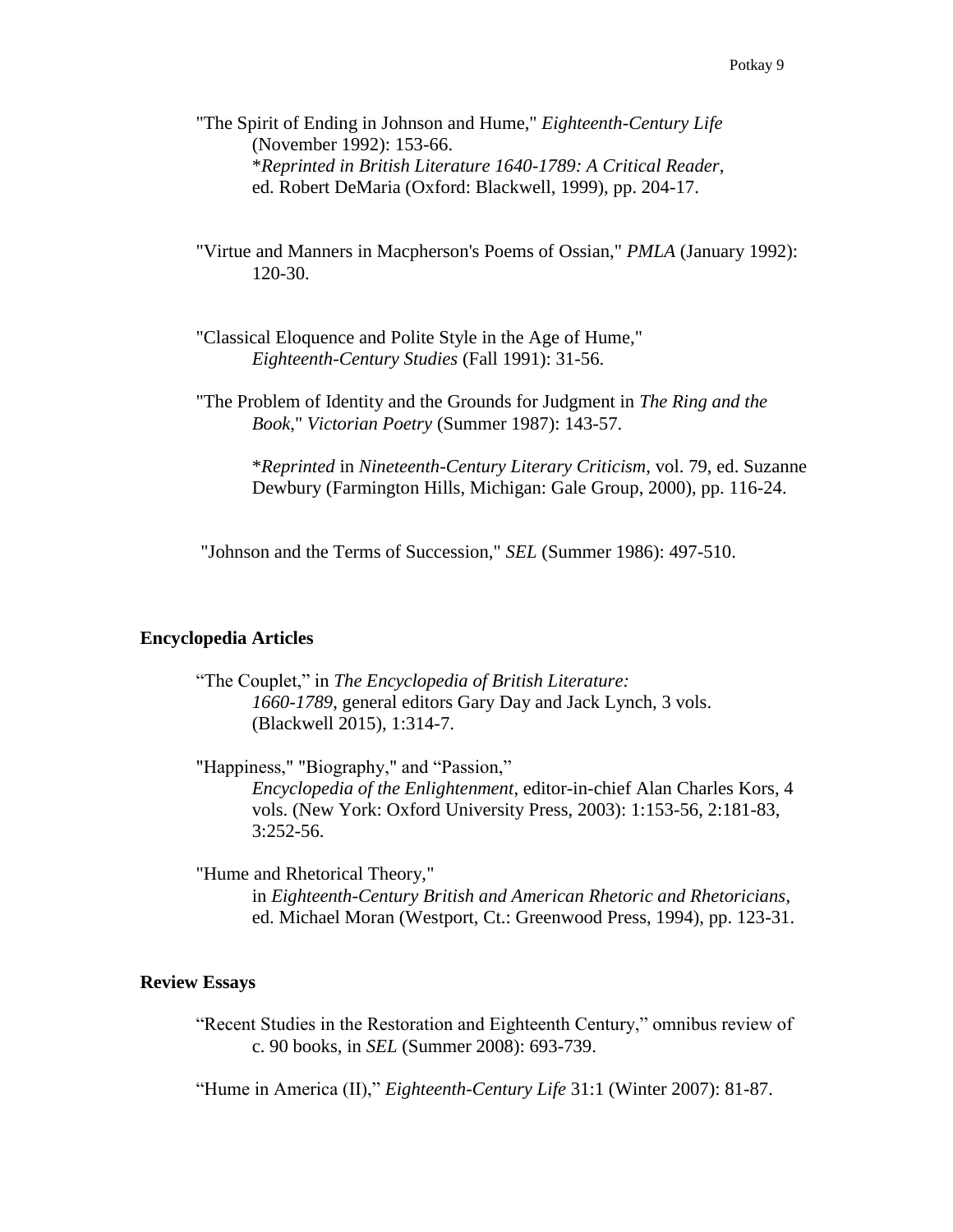- "The Rhetoric of Empiricism Revisited," *The Eighteenth-Century: Theory and Interpretation* Vol. 45, 2004 supplement (on-line resource).
- "Hume in America, or How Long was there a Scottish Enlightenment on the Atlantic?," a review of *Hume's Reception in Early America*, 2 vols, ed. Mark Spencer, in *William & Mary Quarterly* (October 2003): 882-88.

"History After Virtue," a review of J.G.A. Pocock, *Barbarism and Religion* Vols. I & II, *William & Mary Quarterly* (October 2001): 997-1006.

"Writing About Experience: Recent Books on Locke and Classical Empiricism," in *Eighteenth-Century Life* (May, 1995):103-110.

# **Reviews**

Dozens of books reviewed for *Modern Philology, Modern Language Quarterly, The Wordsworth Circle, Romantic Circles Reviews (online), Studies in Romanticism, The Age of Johnson, The Johnsonian Newsletter, Hume Studies, Early American Literature, The Scriblerian, Eighteenth-Century Life*, *Rhetorica*, *Journal of British Studies*, and elsewhere.

#### **On-Line Bibliographical Essay**

"Selected Bibliography: David Hume," for *Eighteenth-Century Bibliographies Online,* general editor, Jack Lynch, circa 2000 <http://andromeda.rutgers.edu/~jlynch/C18/Biblio>

#### **Editorial Positions on Scholarly Journals**

*Eighteenth-Century Life*: Advisory Editor, 1990-Spring 1995; Fall 1996-2001 *Interim Editor*, Fall 1995- Summer 1996 Associate Editor, 2001-04 Editorial Board member, 2006- *Book Review Editor*, 2007-2016

Editorial Board, *Ethos* (Poland), 2014-

Editorial Board, *PMLA*, 2008- 2010

Advisory Editor, *Eighteenth-Century Studies*, 1999-2002

Editorial Board, *British Ideas and Issues 1660-1820*, pamphlet reprint series (New York: AMS Press), early 1990s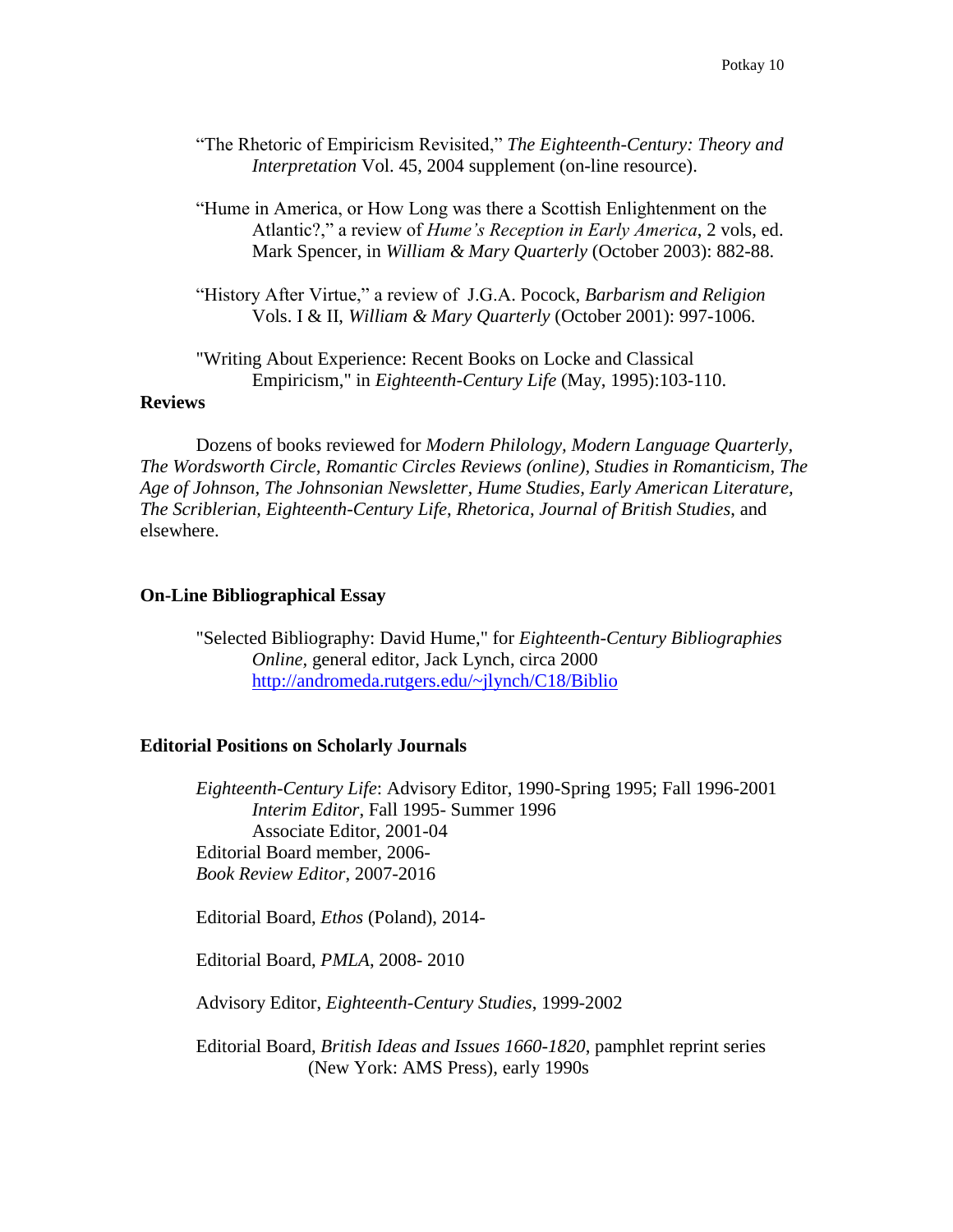Editorial Board, *The Friend: Comment on Romanticism*, 1991-1995

Frequent Reader for other journals, including *PMLA, SEL, Studies in Romanticism, European Romantic Review, Eighteenth-Century Fiction, William & Mary Quarterly, Modern Philology, Rhetorica, Hume Studies, Political Theory, European Journal of Political Theory, British Journal for the History of Philosophy, Review of Politics, Journal of the History of Philosophy*.

**Editorial Service to University Presses** including Bucknell, Cambridge, Columbia, Cornell, Edinburgh, Harvard, Kentucky, Ohio State, Oxford, Princeton, Stanford, Virginia, Yale; also to commercial academic presses including W. W. Norton & Co., Routledge (UK), and Versita (Poland).

### **Popular Scholarly Work**

"Why We're Obsessed with Happiness," CNN.com, April 16, 2015.

- *Heaven in a Wild Flower: A Guide to British Romantic Poetry*. 14-lecture series. 7 cds with 55 pp. booklet/ Audio download. Frederick, Md: Recorded Books, 2010.
- *The Great Good Book: The Bible and Western Literature*. 14-lecture series, co-written with Monica Brzezinski Potkay. 7 cds/cassettes with 108 pp. booklet/ Audio download. Frederick, Md.: Recorded Books/New York: Barnes & Noble, 2003.
- *An Education on the Delaware: St. Mary's Hall and Doane Academy, 1837-1999* (Burlington, NJ: Burlington County Historical Society, 2000). 107 pp.

#### **Invited Scholarly Papers and Talks**

"*Frankenstein* in the History of Happiness: From Ancient Ethics to Richard Wright," invited talk at Department of English, Princeton University, March, 2019; Keynote lecture at King's College, Cambridge University, "Happiness from the Enlightenment to the Present" Conference, October 2019.

"Rhetoric and Philosophy II," invited plenary lecture at "Persuasion After Rhetoric" Conference, University of Notre Dame, March 2019.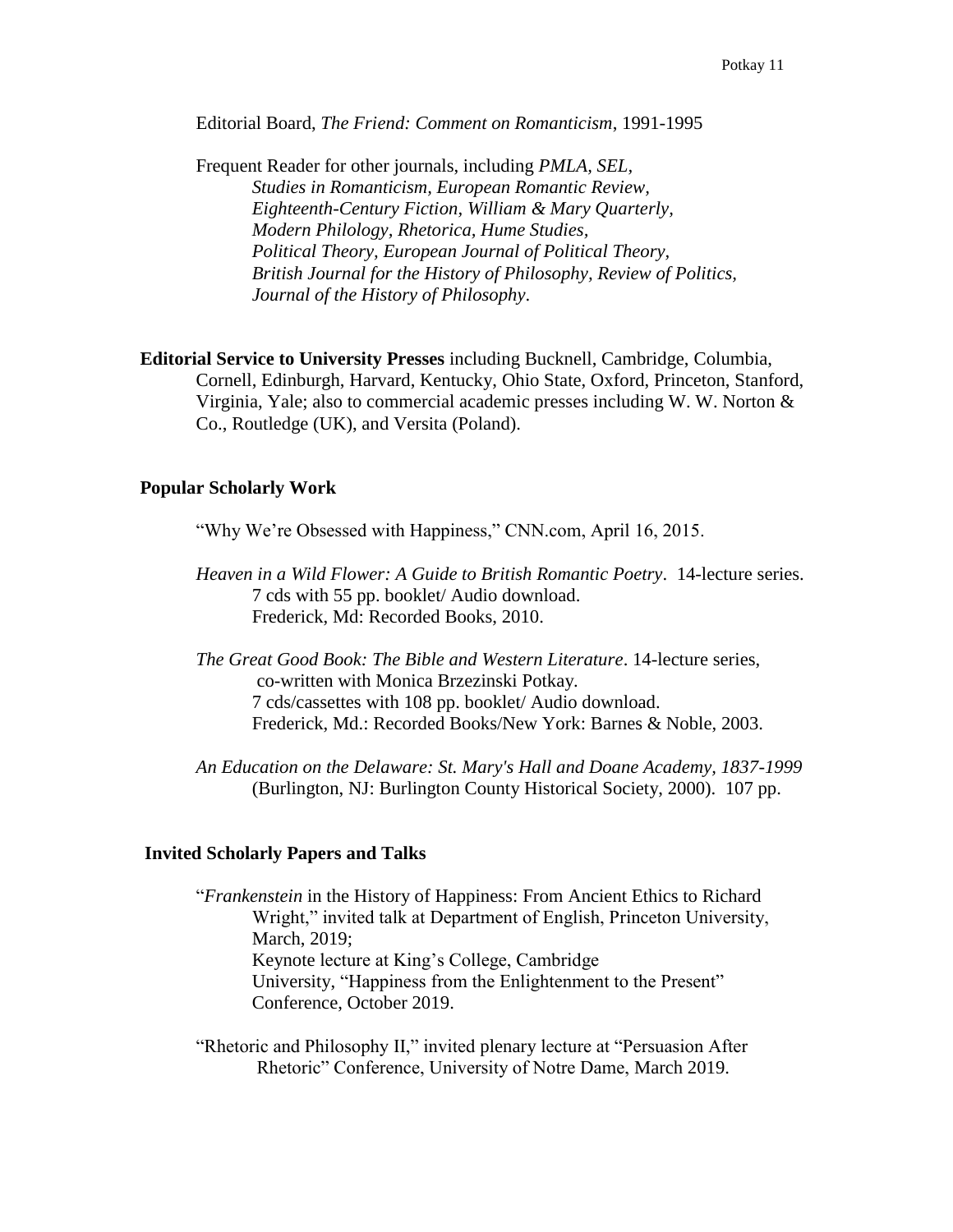| "Wordsworth: Hope over Experience," invited plenary lecture, |
|--------------------------------------------------------------|
| Wordsworth Summer Conference, Grasmere, UK, August 2018.     |

"Rhetoric and Philosophy from Cicero to Adam Smith: Tropes, Dialogue, Self-Division," Keynote lecture at The Registers of Philosophy III conference, Hungarian Academy of Sciences, Institute of Philosophy, Budapest,

May 2017.

"Something Evermore about to Be: The Transformation of Hope in the Nineteenth Century," talk delivered in succession at Washington University, Saint Louis; The Armstrong Browning Library, Baylor University, Texas; and The Centre for the History of Emotions, University of Melbourne, Australia, October-November 2106.

"Wordsworth and Virgil," invited talk, Symposium on the Romantics and Classics, Virginia Wesleyan University, November 2016.

"How to Publish in PMLA," invited talk, MLA, Austin, Texas, January 2016.

- "Pity, Gratitude, and the Poor in Rousseau and Adam Smith," Eighteenth/Nineteenth Century Reading Group, Rutgers University, October 2015.
- Roundtable discussion of *The Story of Joy from the Bible to Late Romanticism*, Eastern Virginia Presbyterian Minister Study Group, May 14, 2015, Williamsburg, Virginia.

"Pity and Gratitude in Philosophy and Literature," Tack Endowed Lectures Series of the College of William & Mary, Kimball Theater, Williamsburg, October 28, 2014; Revised version given as invited lecture in the English Department, The University of Virginia, February 19, 2015.

"Contested Emotions: The Stoic Philosophy of Pity and Gratitude from Swift to Wordsworth," Keynote lecture for "Queen Anne to Queen Victoria" Conference on British Literature,

University of Warsaw, Poland, September 2013.

"Wordsworth's Ethical Thinking," English Department, Virginia Commonwealth University, November 2012; plenary lecture for the Wordsworth Summer Conference, Grasmere, England, August 2013.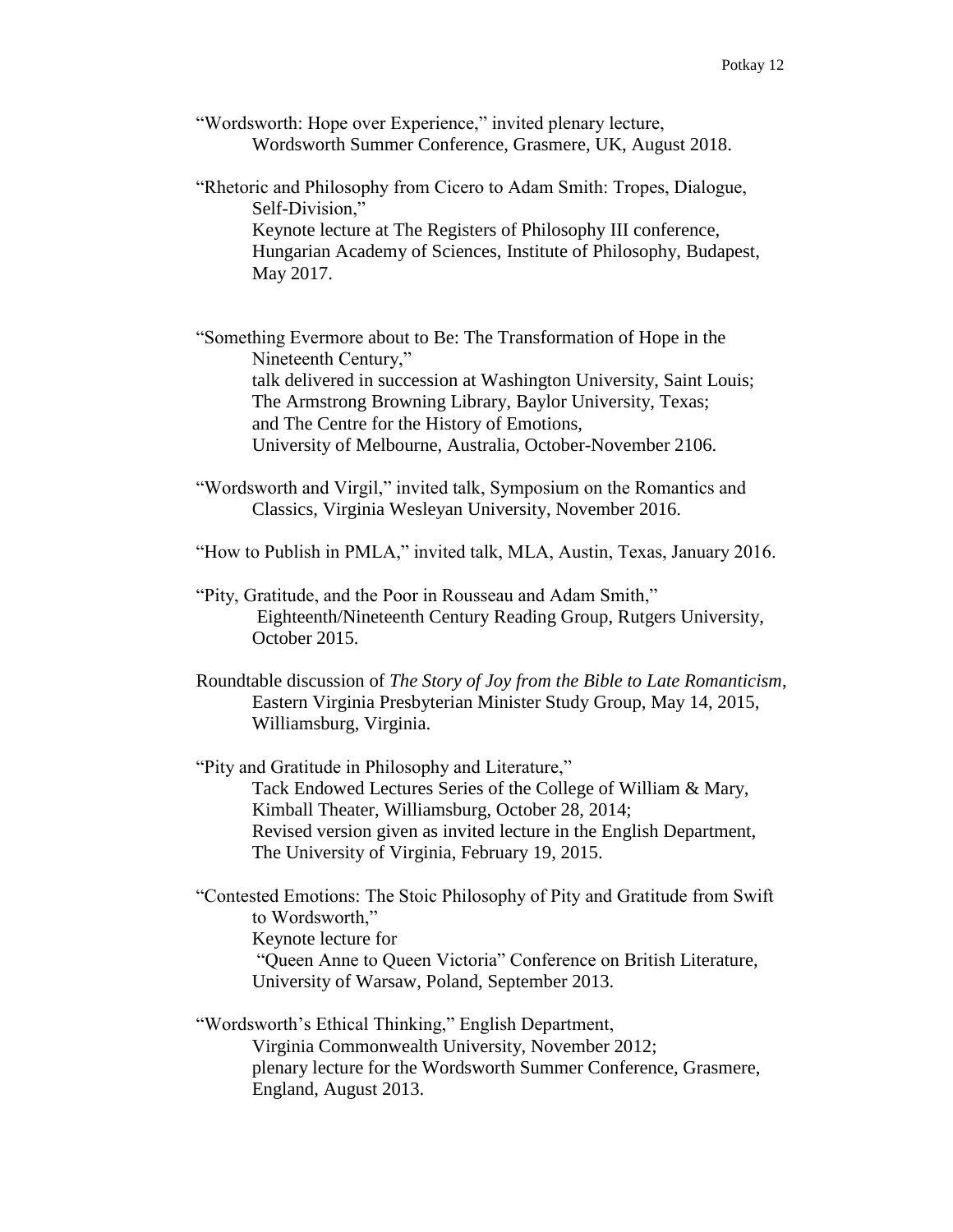- "Imagining Harmony: Loss, Literature, and Human Flourishing," public lecture, Monmouth University (NJ), March 2013, and symposium lecture, The Positive Psychology Center, University of Pennsylvania, March 2013.
- "Hume, Smith, and the Dialogues of Antiquity," Humanities Center, University of Toronto, May 2012.
- "What is Happiness?" Kean University/Ocean County Campus, March 2012.
- "Rhetoric as Philosophy: Hume's 'Four Philosophers'," Plenary lecture, International David Hume Society Annual Conference, Edinburgh University, July 2011.
- "The Romantic Poets and the King James Bible," Plenary lecture, Conference on The King James Bible at 400, Columbus, Ohio, May 2011.
- "A Very Short History of Joy," Lecture and Seminar, The Catholic University of Lublin, Poland, April 2011.
- "Folk Culture, the Ballad Tradition, and Robert Burns." Invited Talk (and Toast), The St. Andrews Society of Eastern Virginia/Burns Night Supper, January 2011.
- "The Moral Sublime," Inaugural Lecture in the Hanauer Endowment Series, Humanities Center, University of Washington, Seattle, November 2010.
- "Rethinking the Romantic Sublime," delivered at the University of Aberdeen and at St. Andrews University, UK, March 2010; at Harvard University (Eighteenth and Nineteenth Century Reading Group), April 2010.
- "The Transformation of the Ancient Schools in 18<sup>th</sup>-century Philosophical Prose: Hume's 'Four Philosophers' in Context," University of Bristol, UK, June 2009; IASH at Edinburgh University, March 2010.
- "Narratives of Happiness, Unhappiness, and Joy," Plenary Lecture, INCS (Interdisciplinary Nineteenth-Century Studies Conference), Saratoga Springs, NY, April, 2009.
- "Attending to Music in Loco-Descriptive Verse," Distinguished Alumni Lecture, Rutgers University, November 2008.
- "Music vs. Conscience in Wordsworth's Poetry," versions given at Princeton University (October 2007) and University of Michigan (March 2008).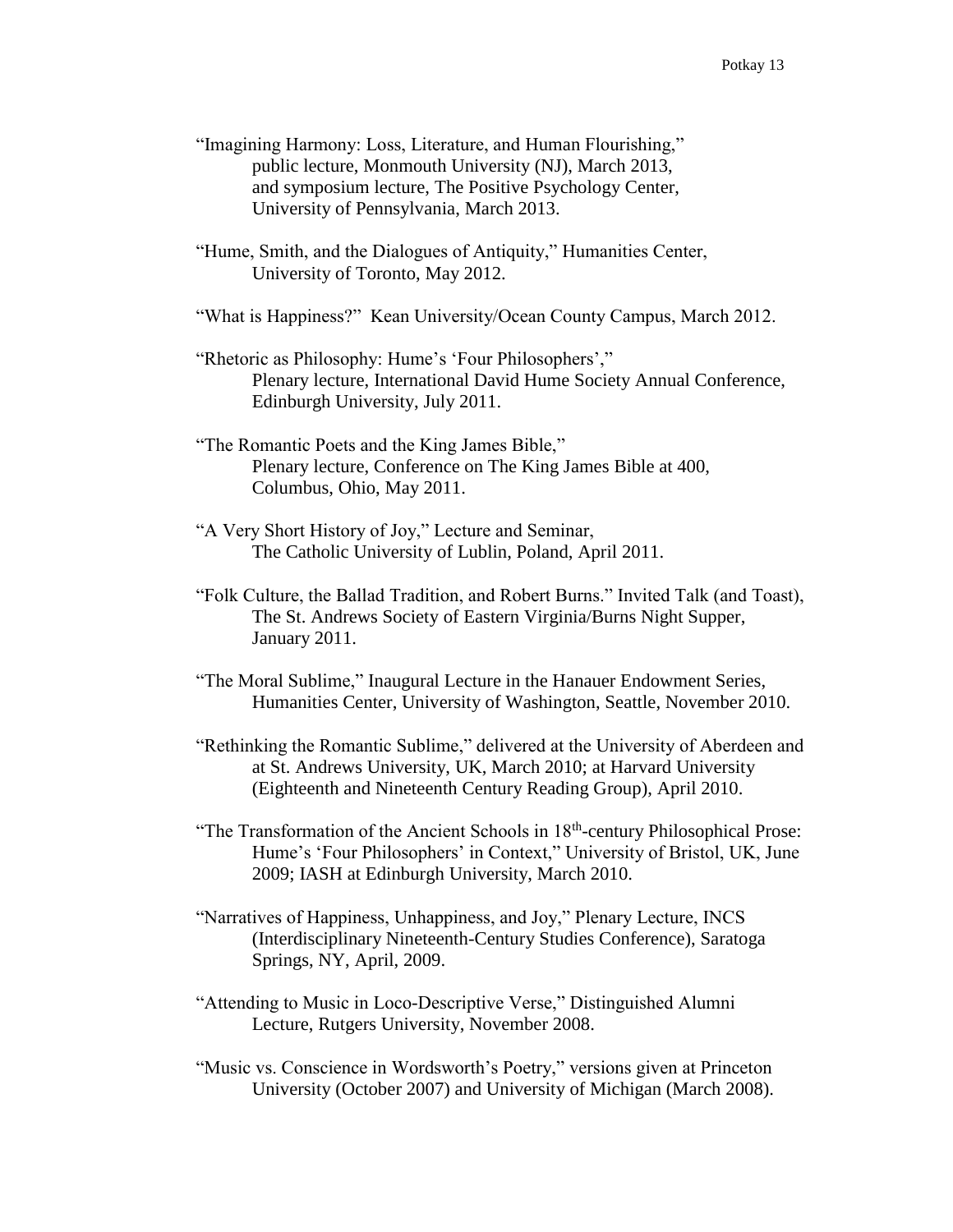- "Transformations in Eighteenth-Century Studies: The Case of Austen," University of Pennsylvania (symposium in honor of John Richetti), September 2007.
- "Liberty and Necessity in Fielding's *Amelia*," Peter Wall Institute for Advanced Studies, University of British Columbia, May 2007.
- "The History of Joy: An Overview," Glasgow University, April 2005.
- "Coleridge and the Troubadours," George Whalley Memorial Lecture in Romanticism, Queens University, Ontario, October 2004
- Invited participant in "Literary Celebrity in the Short Eighteenth-Century," ASECS April 2005.
- "Joy and Justice in *Joseph Andrews*," versions given at Columbia University (October 2001), University of Maryland (January 2002), Texas A&M (March 2005).
- Invited participant in "Teaching Eighteenth-Century America," Society of Early Americanists, Annual Conference, Norfolk, VA, March 2001.
- "Happiness, Pleasure, and Joy in the Age of Johnson," Philosophy Dept. of Evansville University/Johnson Society of Evansville, March 2001.
- "History, Oratory and God in Equiano's *Interesting Narrative*," American Society for Eighteenth-Century Studies, Annual Conference, Special Session, Philadelphia, PA, April 2000.
- "Hume, John Quincy Adams, and the Theory of Eloquence in America," Hume and Eighteenth-Century America Conference, Williamsburg, April 1995.
- "Olaudah Equiano and the Art of Black Autobiography," Rutgers University, March 4, 1993.

**Contributed Scholarly Papers** given at regional and national meetings of the MLA, the American and British Societies for Eighteenth-Century Studies (ASECS); Eighteenth-Century Scottish Studies Society; the International Hume Society; and the North-American Society for the Study of Romanticism (NASSR).

*Some papers and presentations from last ten years***:** "On Hope: Cowley and Crashaw" (digital ASECS, April 2021); "Lucretius, Englishman" (ASECS, Orlando, March 2018);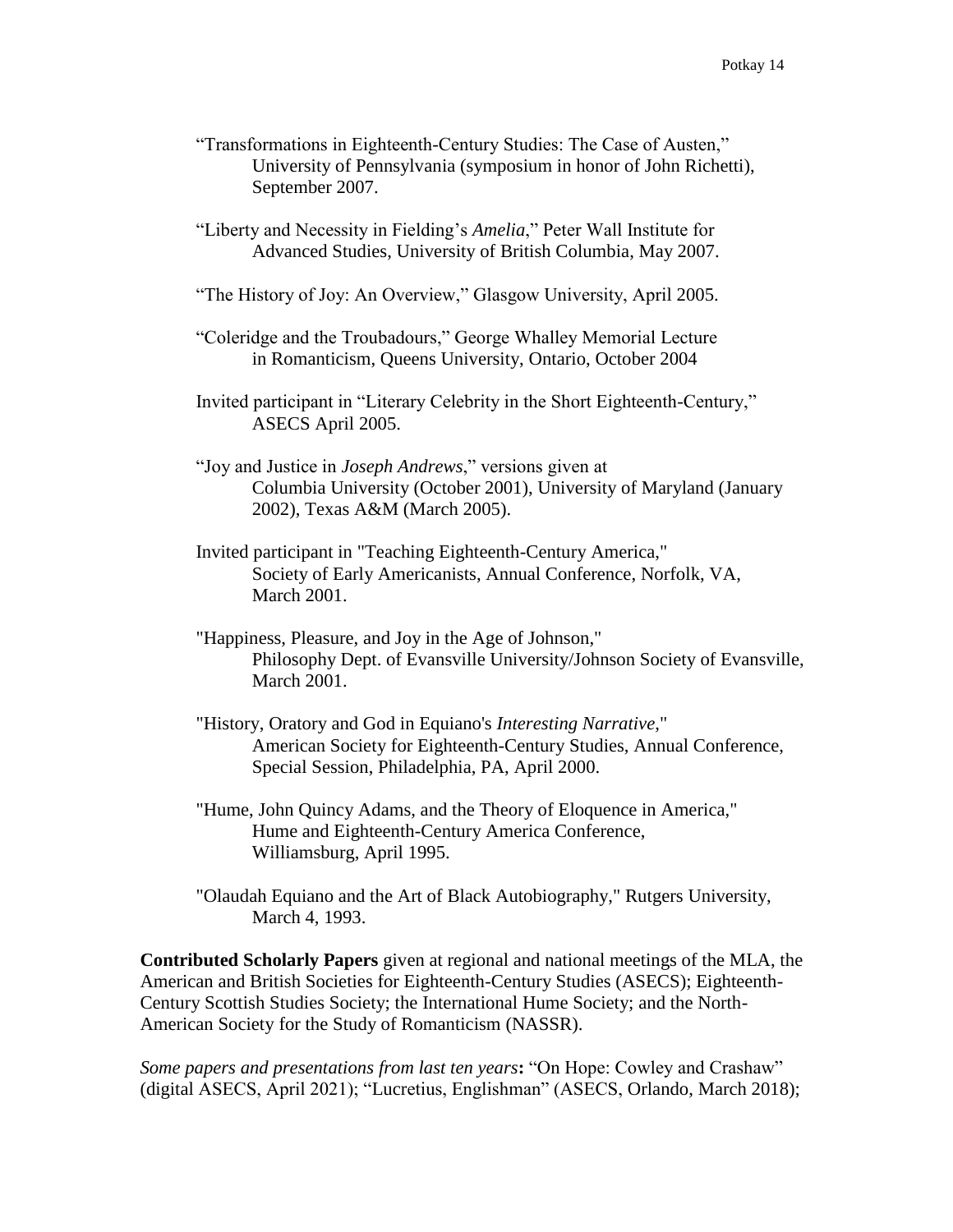"Pity and Gratitude in Rousseau and Adam Smith" (ASECS, International Rousseau Association panel, Los Angeles, March 2015); "Wordsworth among the Philosophers: Stoics, Godwin, Kant" (NASSR, Bethesda, July 2014); "Pity and Gratitude in Swift and Wordsworth" (ASECS, Williamsburg, March 2014); "Liberty and Determination in Hume's 'Of Suicide'" (paper) and roundtable participant in "Teaching Eighteenth-Century Poetry" (ASECS, San Antonio, March 2012**);** roundtable participant in "How to Publish in PMLA" and "The English Bible after 400 Years" (MLA, Los Angeles, January 2011).

# **Conference Sessions Chaired**

"Rhetoric Revisited II," digital ASECS, April 2021.

"Romantic Ethics," NASSR, Bethesda MD, July 2014.

"Christianity and Secularism," ASECS, San Antonio, March 2012.

"The Classical Tradition in the Eighteenth Century," ASECS, Richmond, VA, March 2009.

"Henry Fielding: The Comic Novel in Context," ASECS, Atlanta, March 2007.

"Rhetoric Revisited," ASECS, Las Vegas, March 2005.

"Scottish Writings on the Passions," ASECS, New Orleans, April 2001.

- "Scenes from the Black Atlantic, 1770-1870," Monuments of the Black Atlantic: History, Memory and Politics, Williamsburg, VA, May 2000.
- "Class Constructions," Interdisciplinary Nineteenth-Century Studies Conference, Williamsburg, VA, April 1994.
- "The Psychology of Scapegoating," Northeast Modern Language Association, Providence, March 1987.

### **Courses Taught**

*Undergraduate courses*:

British Literature, 1660-1744 British Literature, 1744-1798 Enlightenment and Sensibility Romanticism and Revolution The English Novel to 1832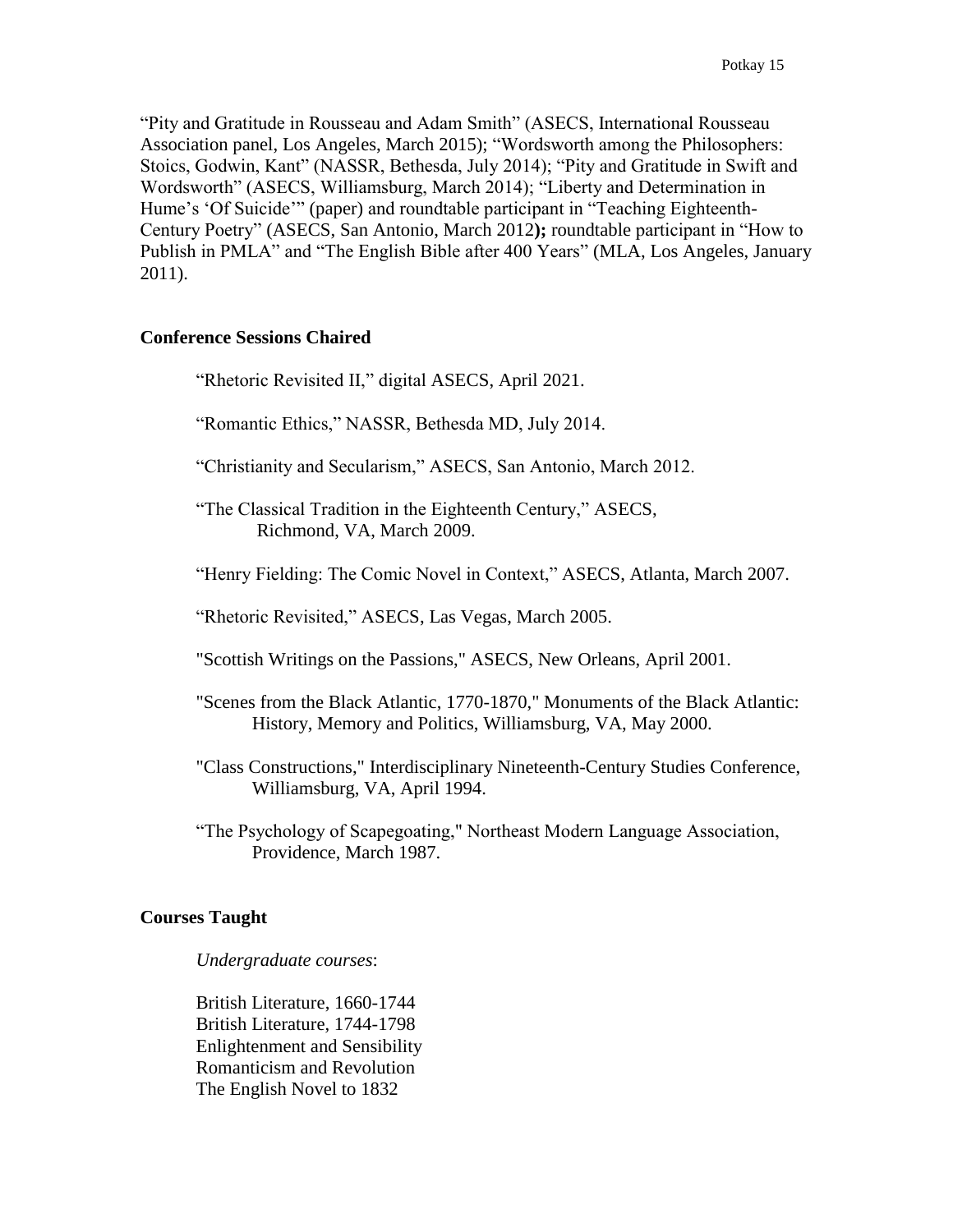The World Novel after 1832 Central European Modernism: Kafka to Kundera Fantastic Modernism: Apuleius to Guillermo Del Toro Satire and the Novel (University of Aberdeen) Brit. Lit. Survey I, Chaucer to Milton Brit. Lit. Survey II, 18th and 19th centuries

Citizenship and Community (W & M College Honors Program in Education-Based Community Service) The Bible and Western Literature The Problem of Evil World Masterpieces: *Gilgamesh* to *King Lear*

Hope: A History (Center for Human Values, Princeton University, Spring 2019)

*Senior and Honors Seminars*: The Art of Dying (*Phaedo* to *Beyond the Pleasure Principle*) Writing about Literature Ancient Philosophy and Modern Poetry Theodicy and the Poetic Imagination Happiness and Joy: Literature and Ethics from the Troubadours to Yeats (W&M, Columbia University)

The Celebrity Artist: Byron to Warhol Wordsworth and Coleridge Wordsworth and the Ethics of Poetry Henry Fielding: The Comic Novel in Context The Sublime: From Antiquity to the Present

*Graduate seminars*:

Romantic Poetry in Context Topics in Eighteenth-Century Literature: Dialogues concerning Religion Samuel Johnson and David Hume

*M.A. Theses Directed (with Dates Completed):* Fall 1994: Dominic Taylor on Hume's aesthetics Spring 1995: Paul Brown on Blake and the Enlightenment Summer 1996: Sarah Thumm on Jonathan Swift and Epicureanism Summer 1996: Grace Moore on Paine and Blake Spring 2002 (Columbia University): Scott Korb on Defoe

*Service on Ph.D. dissertation committees:*

Spring 1996: Ph.D. examining committee (Phyllis Hunter), American Studies, William & Mary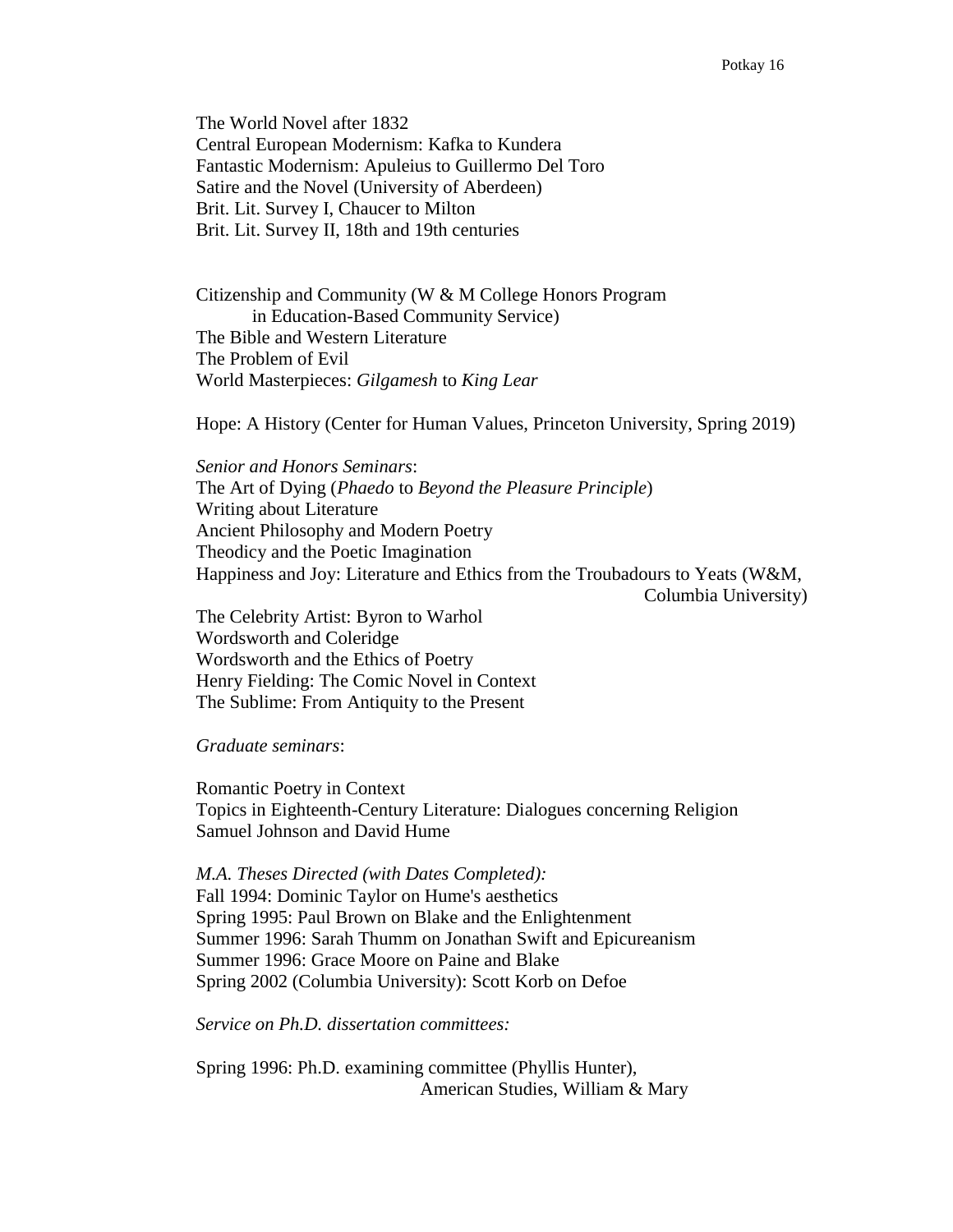Fall 1998: Ph.D. examining committee (Stephen Ahearn), English, McGill University Fall 2001: Ph.D. examining committee (Amanpal Garcha), English, Columbia University Spring 2003: Ph.D. committee (Scott Campbell), English, Rutgers University Spring 2005: Ph.D. committee (Sandra Burr), English, William & Mary 2004-06: Ph.D. committee (Brian Michael Norton), Comparative Literature, New York University 2007: Ph.D. examining committee (Richard Squibbs), English, Rutgers University

2019- : Ph.D. committee (Jessica Terekhov), English, Princeton University

### **Professional Service**

### **Departmental and College Committee Service**

Chair, English Department, 7/2013- 6/2016 Chair, English Department Prizes Committee, 2016-18 Chair, English Department Speakers/Cloud Committee, 2007-8, 2011-3 Director of Honors in English, 1995-2001 English Department Honors Committee, 1990-2003, 2005-7, 2009-13, 2019-21 English Department Personnel Committee, 1992-93, Spring 1996, 2002-5, 2021- 24; Chair of Personnel Committee, 2002-03; 2008-9; 2021-22 English Department Budget Committee, 2008-2010 English Department Undergraduate Program Committee, 1994-96, 98-2001 English Department Director of Concentration and Advising, 1994-96 English Department Recorder, 1990-1994 English Department Committee on the Evaluation and Improvement of Teaching, 2005-6 (Chair), 2011-2 College Honors Program (Charles Center): Committee to Design an Education-Based Community Service Program, 1993-94 College Self-Study Committee on Externally Funded Grants and Contracts, 1993-94. College Publications Council, 1995-96, 1998 Freshman Advisor, 1991-2012; 2021- College Admissions Officer, 1995-96 GER 7 Assessment Committee, 1999-2000 Procedural Review Committee, 2000-03 Personnel Policy Committee, 2000-03 Library Policy Committee, 2004- ; Chair, 2005-6 Judicial Council, 2005-6 Faculty Assembly, 2007-2010 Academic Affairs Committee, 2007-8; Chair, 2008-2010